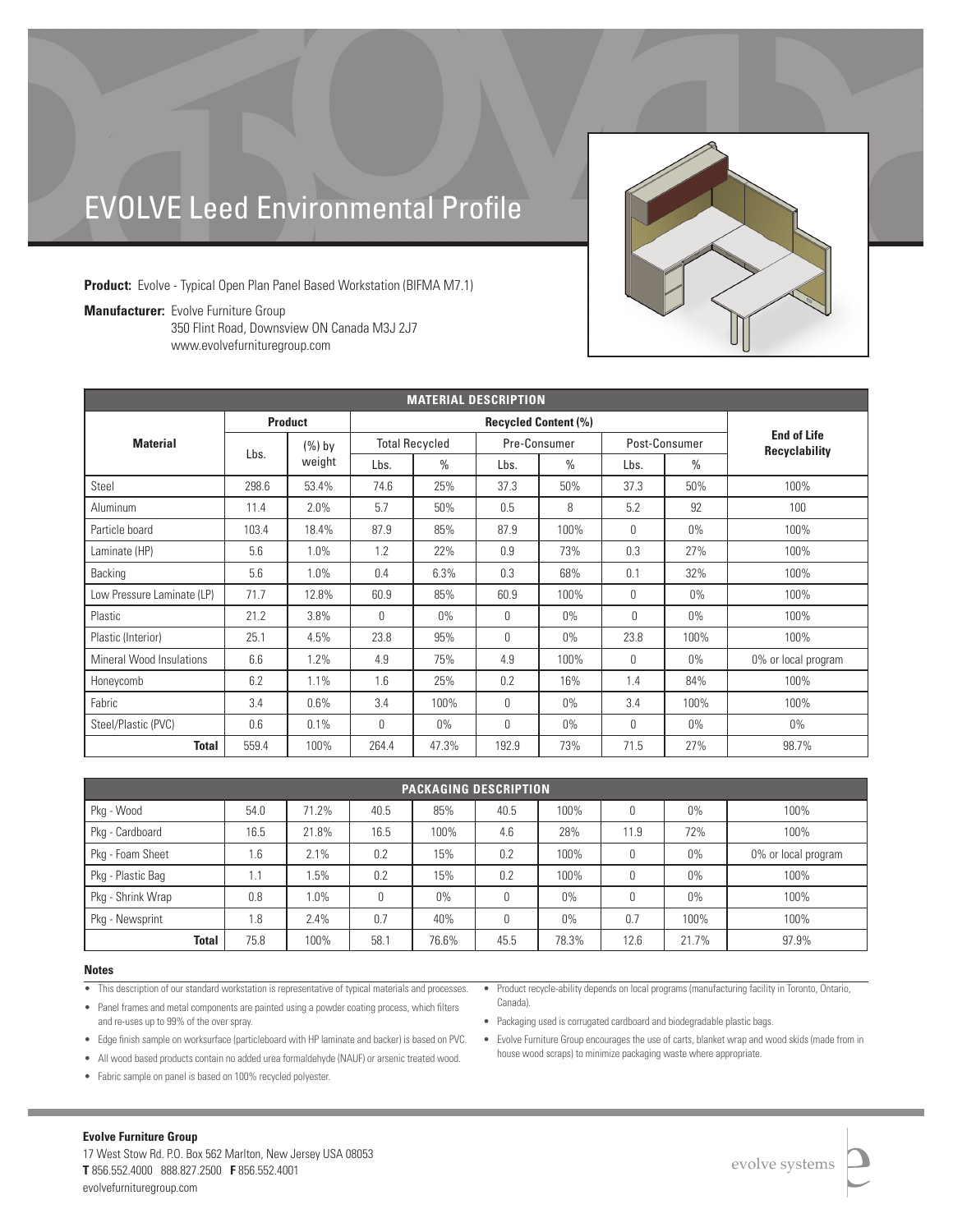

# EVOLVE Leed Environmental Profile

| LEED INTERIOR DESIGN & CONSTRUCTION 2009 (FORMERLY LEED - CI) |                                    |                                                                                                                                      |  |  |  |
|---------------------------------------------------------------|------------------------------------|--------------------------------------------------------------------------------------------------------------------------------------|--|--|--|
| <b>Category</b>                                               | <b>Credit</b>                      | <b>Evolve's Contribution</b>                                                                                                         |  |  |  |
|                                                               | MR 4 - Recycled content            | Evolve system: post-consumer $(12.8\%) + \frac{1}{2}$ preconsumer $(34.5\%) = 30.1\%$                                                |  |  |  |
| Materials & Resources                                         | $MR 5 - Regional materials$        | The Evolve system is manufactured and assembled in Toronto, Ontario Canada. Projects within<br>500 miles from this location qualify. |  |  |  |
|                                                               | MR 6 - Rapidly renewable materials | Evolve offers surface material options such as bamboo veneer, which can contribute to this<br>credit.                                |  |  |  |
|                                                               | $MR$ 7 – Certified wood            | Evolve can provide customers with FSC certified wood options, which contributes to this credit.                                      |  |  |  |
| Indoor<br><b>Environmental Quality</b>                        | $IEQ$ 4.5 – Low emitting materials | The Evolve system is Greenguard certified for indoor air quality and meets the requirements<br>of this credit.                       |  |  |  |

| LEED DESIGN & CONSTRUCTION 2009 (FORMERLY LEED - NC, LEED - CORE & SHELL & LEED - SCHOOLS) |                                                 |                                                                                                                                                                                  |  |  |  |
|--------------------------------------------------------------------------------------------|-------------------------------------------------|----------------------------------------------------------------------------------------------------------------------------------------------------------------------------------|--|--|--|
| Category                                                                                   | <b>Credit</b>                                   | <b>Evolve's Contribution</b>                                                                                                                                                     |  |  |  |
|                                                                                            | MR 4 - Recycled content                         | Evolve system: post-consumer $(12.8\%) + \frac{1}{2}$ preconsumer $(34.5\%) = 30.1\%$                                                                                            |  |  |  |
| Materials & Resources                                                                      | MR 6 - Rapidly renewable materials              | Evolve offers surface material options such as bamboo veneer, which can contribute to this<br>credit.                                                                            |  |  |  |
|                                                                                            | $MR$ 7 – Certified wood                         | Evolve can provide customers with FSC certified wood options, which contributes to this credit.                                                                                  |  |  |  |
| Indoor<br><b>Environmental Quality</b>                                                     | IEQ 8.1 - Daylight and Views Daylight           | Evolve product can contribute to this credit by providing systems furniture (various panel heights)<br>and glazing options that facilitate daylight and view of spaces           |  |  |  |
|                                                                                            | IEQ 8.2 - Daylight and Views<br>- Seated spaces | Evolve product can contribute to this credit by providing systems furniture (various panel heights)<br>and glazing options that facilitate daylight and views for seated spaces. |  |  |  |

| LEED OPERATION & MAINTENANCE 2009 (FORMERLY LEED - EB) |                                                                                                                                    |                                                                                                                            |  |  |  |
|--------------------------------------------------------|------------------------------------------------------------------------------------------------------------------------------------|----------------------------------------------------------------------------------------------------------------------------|--|--|--|
| <b>Category</b>                                        | <b>Credit</b>                                                                                                                      | <b>Evolve's Contribution</b>                                                                                               |  |  |  |
| l Materials & Resources                                | $MR$ 2 – Option 2 – Sustainable<br>purchasing (purchases contain at least<br>10% post consumer or 20%<br>post industrial material) | The Evolve systems product exceeds the criteria for post-industrial material (34.5%)<br>and can contribute to this credit. |  |  |  |